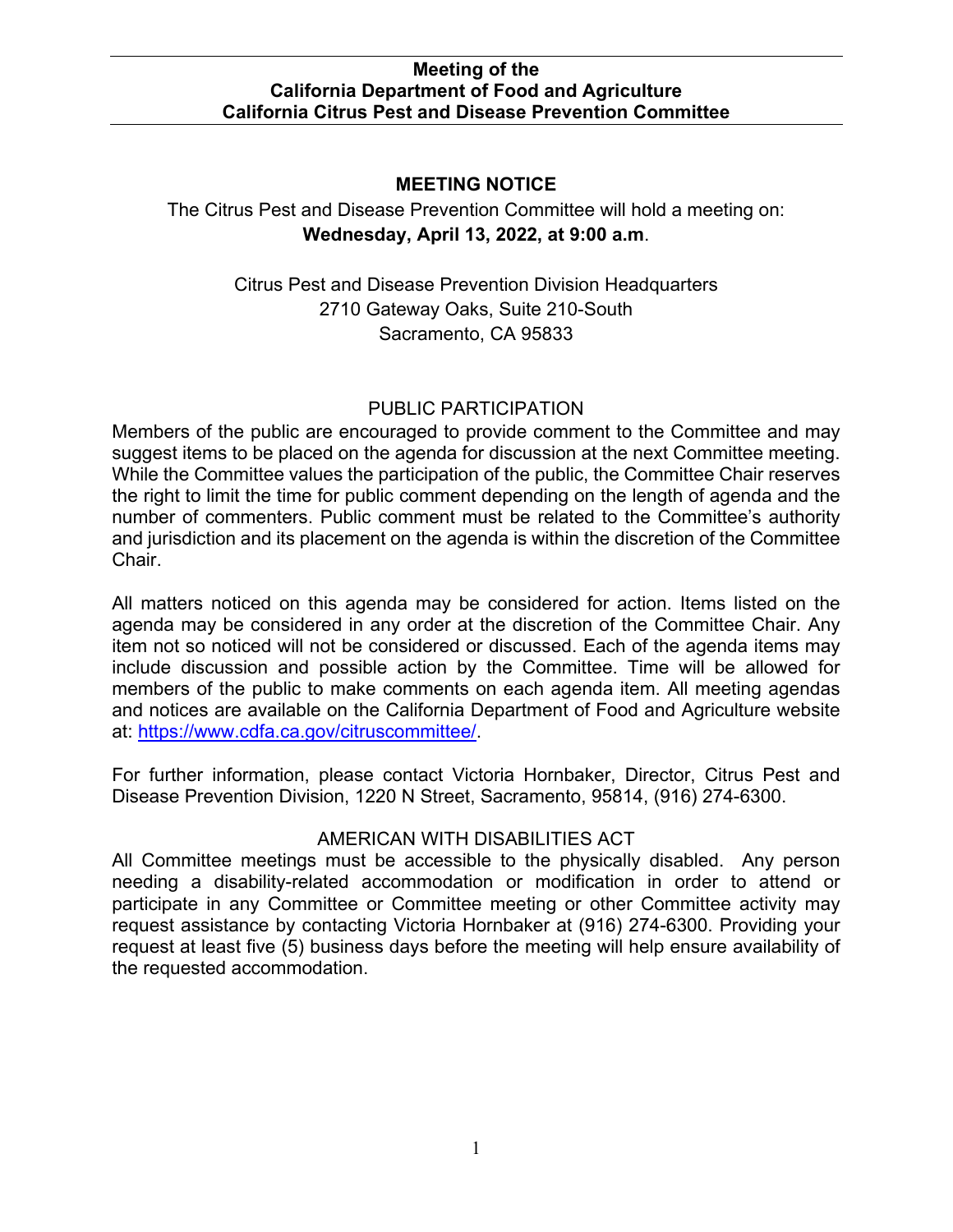# **Wednesday, April 13, 2022, at 9:00 a.m.**

 $\sim$  This Meeting is Open to the General Public and Available via Webinar  $\sim$ 

Reserve your Webinar seat at:

[https://attendee.gotowebinar.com/register/611074892002556429](https://gcc02.safelinks.protection.outlook.com/?url=https%3A%2F%2Fattendee.gotowebinar.com%2Fregister%2F611074892002556429&data=04%7C01%7CDavid.Gutierrez%40cdfa.ca.gov%7C0402800f9d3647f7a2df08d8fba12b67%7Cafdfd251a22248978cbaae68cabfffbc%7C0%7C0%7C637536016924515772%7CUnknown%7CTWFpbGZsb3d8eyJWIjoiMC4wLjAwMDAiLCJQIjoiV2luMzIiLCJBTiI6Ik1haWwiLCJXVCI6Mn0%3D%7C1000&sdata=9w4V2Kz2mCwSzUyAK8FffIi%2B004ysGHisVu2V7Gnqrs%3D&reserved=0) 

 To call in anonymously in listen-only mode please dial: 1-877-309-2071 (To log in anonymously enter "guest" for name and use an anonymous email account)

When prompted please enter participant code: 845-221-500

# **AGENDA**

- **Mark McBroom,** Chairman 1. Call to Order, Welcome and Opening Comments
- 2. Roll Call **David Gutierrez,** CDFA
- **Mark McBroom,** Chairman 3. Public Comment
- **Mark McBroom,** Chairman a. Minutes from January 12, 2022, Committee Meeting 4. Approval of Consent Agenda Items
- 5. Finance Subcommittee Report **Bob Felts, Jr.,** Chair, Finance Subcommittee
	- a. Review 2020/2021 Budget Expenditures and Revenue Bob Felts, Jr.
	- b. Review 2021/2022 Budget Expenditures and Revenue Bob Felts, Jr.
	- c. 2022/2023 Budget Review and Approval Bob Felts, Jr.
- 6. Executive Committee Report **Mark McBroom**, Chairman
	- a. PEIR Update Victoria Hornbaker
	- b. Filling Committee Vacancies David Gutierrez
	- c. Science Advisory Panel Update Victoria Hornbaker
	- d. Citrus Canker Update Victoria Hornbaker
- 7. Operations Subcommittee Report **John C. Gless**, Chair, Operations Subcommittee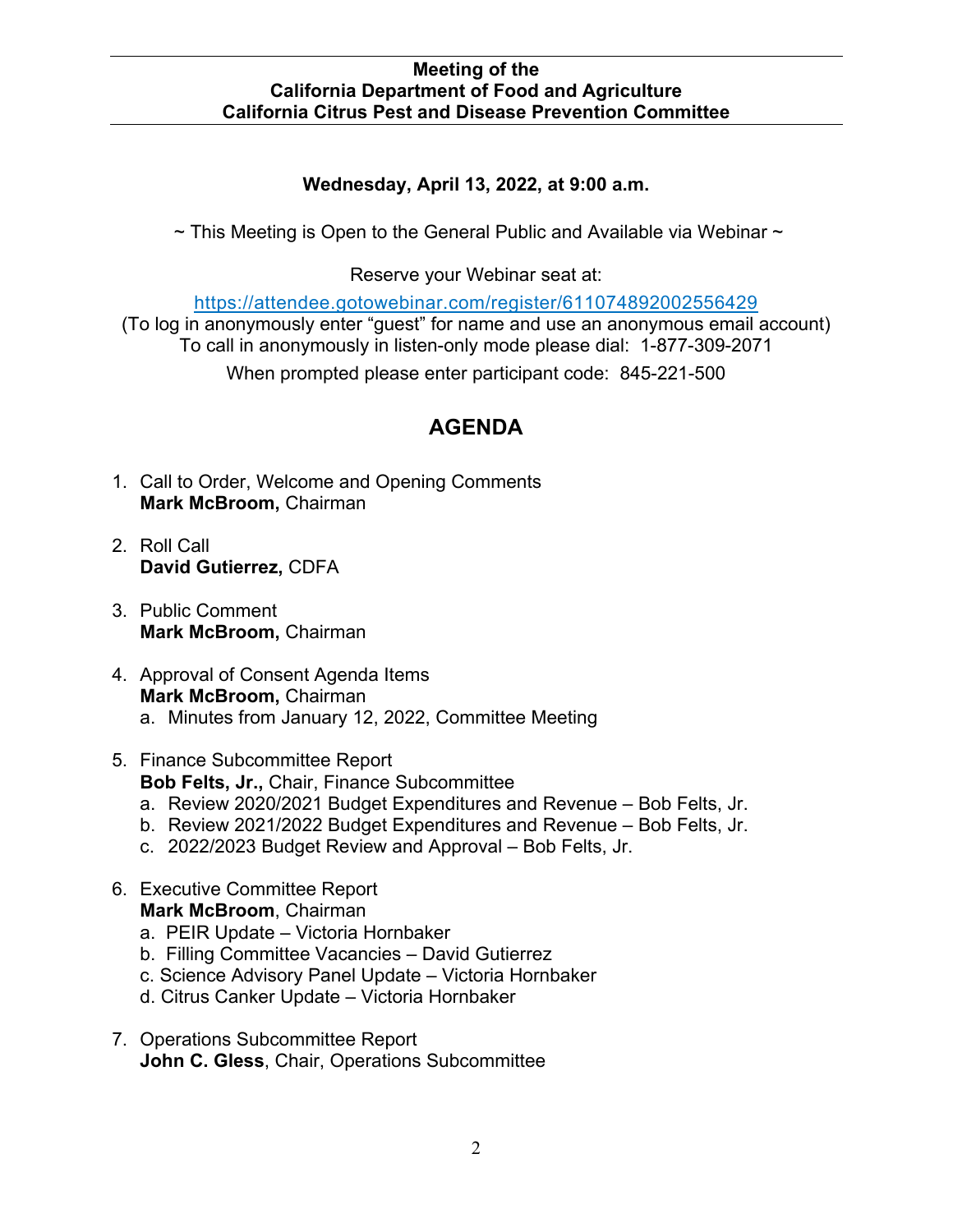## Updates

- a. Strategic Priority 1 Find and Eradicate HLB
	- i. Laboratory Update Lucita Kumagai
	- ii. HLB Risk Survey Daniel Lee
	- iii. CDFA Operational Update David Gutierrez
- b. Strategic Priority 2 Control ACP Movement and Enforce Regulations
	- i. CDFA Regulatory and County Agreement Update Keith Okasaki
	- ii. Grate Cleaning & Fruit Seller Working Group – Keith Okasaki
	- iii. Discuss Clean Nursery Stock Program Keith Okasaki
- d. Strategic Priority 3 ACP Control/Suppression
	- i. GL Update Sara Khalid
	- ii. Biocontrol Update Dr. David Morgan
- 8. Science Subcommittee Report

**Dr. Etienne Rabe**, Chair, Science Subcommittee Strategic Priority 4 – Improve Data Technology, Analysis and Sharing

- a. Ethyl Formate Registration Update Dr. Etienne Rabe
- b. Neonicotinoid Risk Mitigation Update Dr. Etienne Rabe
- c. Sweet Orange Scab Regulation Update Keith Okasaki
- d. DATOC Update Dr. Neil McRoberts / Dr. Sandra Olkowski

## 9. Outreach Subcommittee Report **Kevin Ball,** Chair, Outreach Subcommittee

- a. Strategic Priority 5 Outreach and Education
	- i. Outreach Update Price Adams
- 10. USDA Report **Helene Wright,** USDA State Plant Health Director
- 11. CCM Report **Casey Creamer**, CCM President
- 12. CRB Report **Marcy Martin,** CRB President
- 13. CPDP Report **Dr. Subhas Hajeri,** CCTEA Program Director
- **Mark McBroom,** Chairman 14. Closing Comments and Adjournment